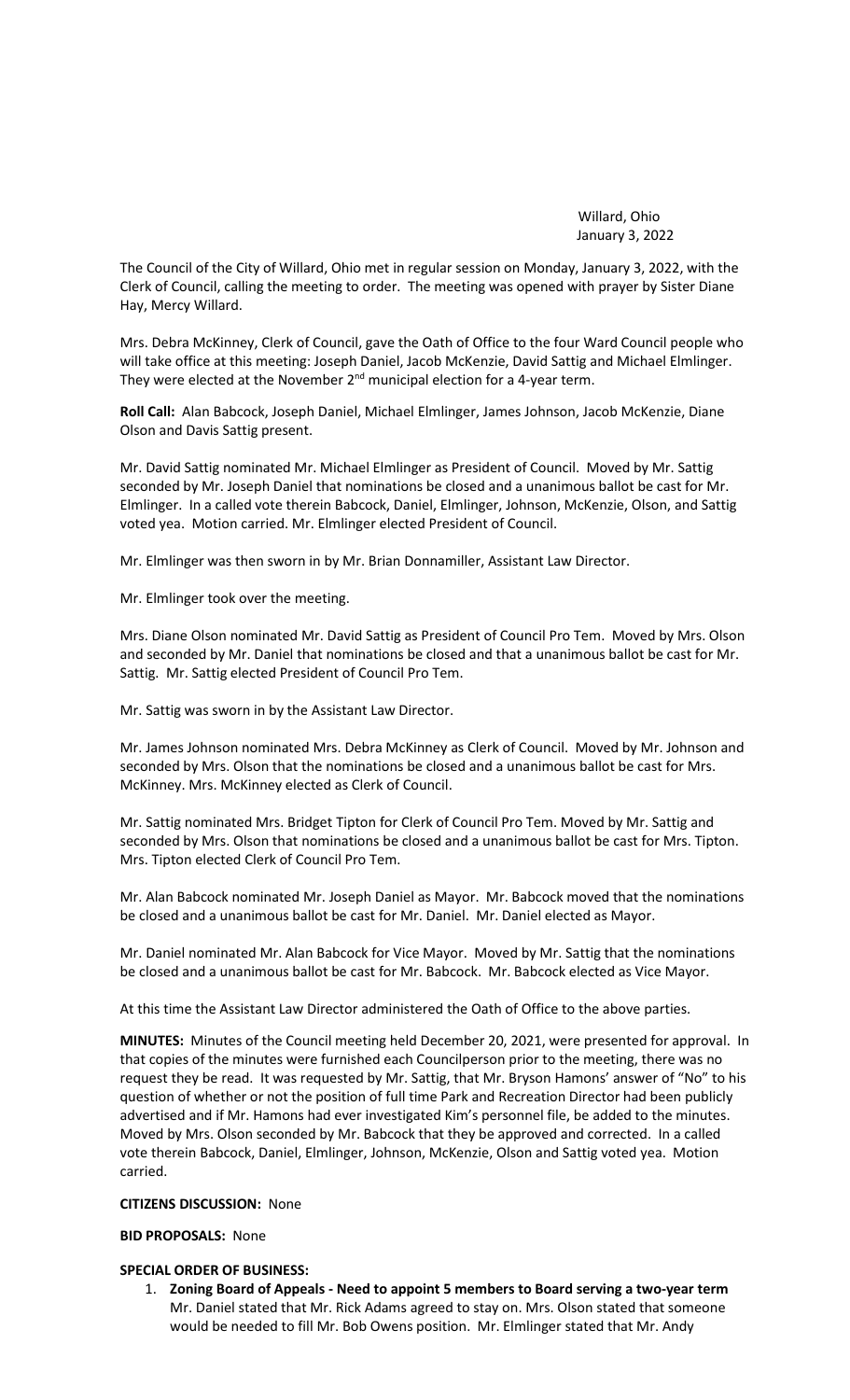Reiderman would stay on. Mr. David Smith and Mr. Nick Kousma would be contacted concerning their positions. It was moved by Mrs. Olson and seconded by Mr. Babcock that Mr. Rick Adams be reappointed for Ward I and Mr. Andy Reiderman for Ward IV, Zoning Board of Appeals. Babcock, Johnson, and Olson voted yea. Motion carried.

- 2. **Personal Merit Board-** Mrs. Ashley Daub has agreed to serve another term.
- 3. **Personal Appeals Board-** Mr**.** James Funk was contacted and has agreed to serve another term. Mr. Wade Eden and Mrs. Karen Robinson will be contacted concerning their positions.
- 4. **Board of Review on Income Tax-** Mrs**.** Renee Steinmetz has agreed to another term. Mr. Randy Wagner and Mr. David Frye will be contacted concerning their positions.
- 5. **Volunteer Firefighters Dependents Fund Board-** Mr. Daniel agreed to another term. Mr. McKenzie has agreed to a term.
- 6. **City Tree Commission-** Mr. David Long and Mr. Sattig both have agreed to another term.

It Was moved by Mrs. Olson seconded by Mr. Babcock that the above appointments be approved by council. In a called vote, Babcock, Daniel, Elmlinger, Johnson, McKenzie, Olson and Sattig voted yea. Motion carried.

7. **Public Hearing** for Ordinance to allow for the transfers needed for the City of Willard, State of Ohio, during the Fiscal Year Ending December 31, 2022.

### **COMMUNICATIONS & PETITIONS:**

#### **TABLED ITEMS:** None

**REPORTS FROM COMMITTEES:** *(current appointees, Council President needs to set up new committees)*

- *1. Charter/Legislative – Danhoff, Johnson*
- *2. Finance – Johnson, Olson, Sattig*
- *3. Public Works – Babcock, Daniel*
- *4. Safety – Babcock, Daniel, Olson*
- *5. Utilities – Danhoff, Daniel, Olson*

### **REPORTS FROM OFFICERS:**

#### **CITY MANAGER'S REPORT:**

Mr. Bryson Hamons started his report by congratulating the board members and welcoming Jacob McKenzie.

January 12, 2022, from3-5 p.m. is the next Second Harvest Food Giveaway. Mr. Hamons is pleased to announce that in 2021 the Second Harvest Food giveaways distributed 160 tons of food, \$38,313 in grant funding was used for food, \$0.12 per pound on average, 32% of those receiving food distributions were children and 18% were seniors age 60 and above; lastly 56% of the households receiving food distributions were from the 44890-zip code.

The Christmas Festival of Lights, at the Willard City Park, concluded this past Saturday. This was the second year for the light display. It received rave reviews from the community and received \$1869.03 in donations, which and the City plans on paying the electric bill with the donations it received and making it bigger next year.

The City partnered with the Willard City Schools for the annual Wreath Across America Celebration. Nearly 50 volunteers, consisting of city workers, school employees, students, alumni and community members helped place 639 wreaths at Greenwood Cemetery and surrounding cemeteries. A wreath was placed at every veteran's grave site in our cemetery.

The Huron County Health Department recently distributed 3,600 COVID tests to 600 vehicles at the Willard City Park. Each car received 6 Binax home test kits.

Tawa Mulch recently ground the brush pile that was at the City Garage into mulch. The wood pile from the trimmed trees from last year and this year was auctioned off. The area of the brush pile and wood pile is getting cleaned up.

The wastewater scum concentrator rehab project is finished. Monday, December  $27<sup>th</sup>$  the wastewater treatment plant opened back up for grease haulers. This project was budgeted for 2022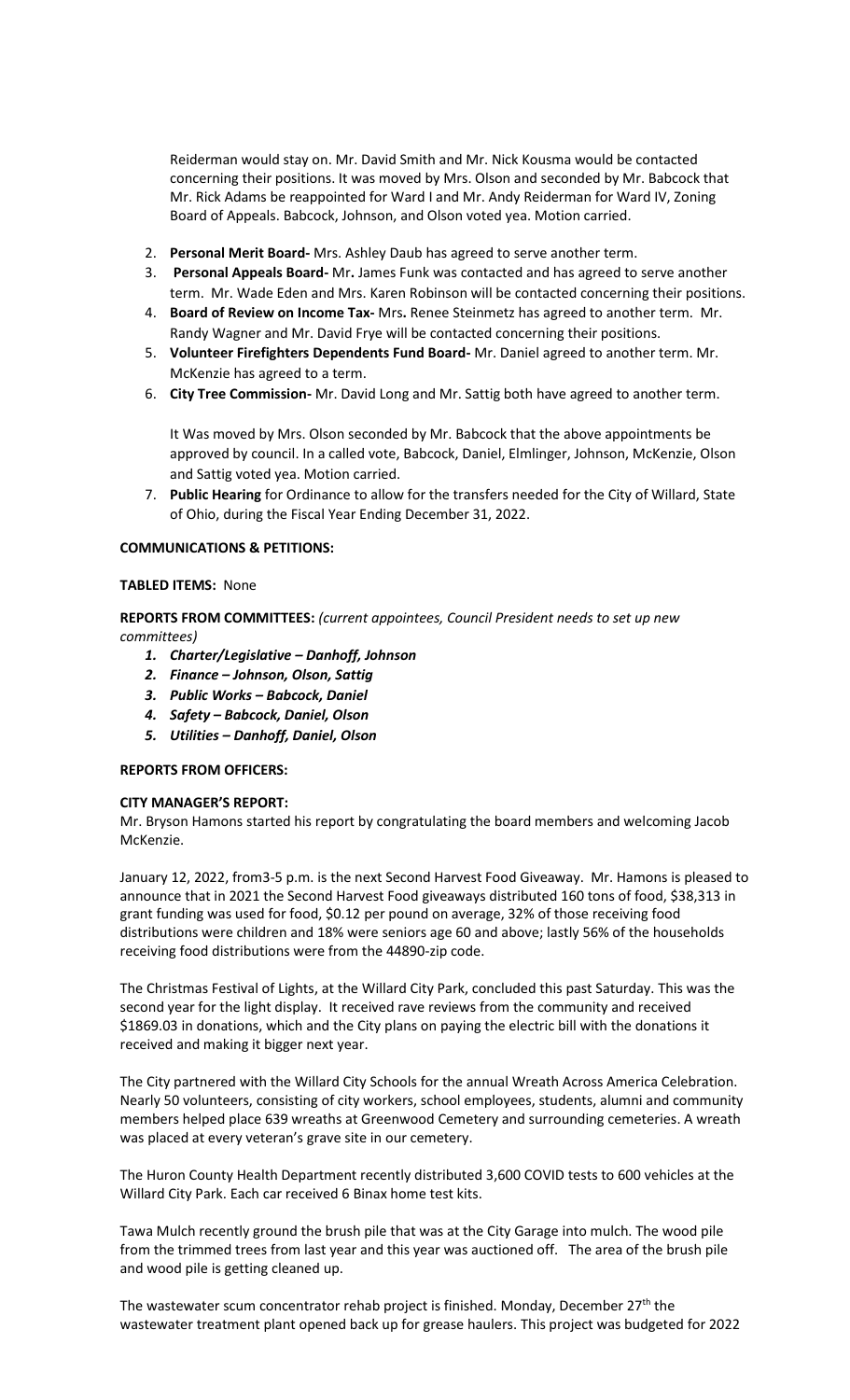due to delays in parts but with its completion in 2021 it will save us \$14,000 from the 2022 budget. Through November septic and grease hauler have brough in \$97,779 which surpassed our all time high of \$90,027 in 2016. This grease is great revenue for us.

We are in the process of hiring for the Community Development Director. There were 3 that applied for the position.

There were 3 submissions for Criteria Architect for the police station rehab. The walls inside the police station have been settling for years causing floors to crack and doors not to open. The Ohio Revised Code requires a Criteria Architect to project the scope and cost estimate for the project. When and if we do decide to do the project the the contractor will have to stay within the parameters of the Criteria Architect. Since we have selected a Criteria Architect we will come back to the Council with the estimate before we move forward with this project.

The new pedestrian signs we ordered in the summer for the crosswalk by the school at the intersection of Myrtle and Perry Street, have arrived and have been installed. They are a little bigger and more visible than the other ones.

The mobile speed sign was recently moved to Spring Street. The sign will be moved periodically to different location around the City.

Mike Gardner was recently hired as the Building Safety Inspector. Mike replaces Don Eckstein. We are looking forward to Mike stepping into this position.

Council requested to accept the following donations

\$8,636.59 from Willard Moose Lodge to go towards the Decoration Fund.

Moved by Mrs. Olson seconded by Mr. Babcock that this donation be accepted by Council. In a called vote, Babcock, Daniel, Elmlinger, Johnson, McKenzie Olson and Sattig voted yea. Motion carried. \$100 from Don and Shirley Leininger towards the Clock Tower Fund.

Moved by Olson seconded by McKenzie that this donation be accepted by Council. In a called vote, Babcock, Daniel, Elmlinger, Johnson, McKenzie, Olson and Sattig voted yea. Motion carried.

Mrs. Olson commented that we are very fortunate to have Second Harvest and food donations, and to think that 160 tons of food was distributed to our city we are very fortunate.

Mr. Hamons added that the Second Harvest food boxes are assembled at the warehouse in Lorain. He's looking into getting a City crew together on a volunteer basis to help put them together. Mr. Sattig aske how are we with COVID; are the City employees back to normal?

Mr. Hamons replied that we are closer to normal but not back to normal, we had 7 out with COVID at one time they are all back. 1 employee is working from home from the Police Department and we had one new case this weekend.

Mr. McKenzie asked since we have the mobile speed sign at Spring Street it maybe it would be beneficial to put up a slow children at playing signs there also? He didn't know if there were enough children in the area to meet the criteria for a sign.

Mr. Hamons will have the Engineer look into it and see what he recommends.

Mr. Johnson commented on the City light display and how impressive the dancing Christmas tree lights were synced to the radio station. He also commented on how beneficial the COVID test kits were and how the helped keep his family Christmas safe.

Mr. Hamons commented that there are covid test kids available for city employees.

# **ORDINANCES AND RESOLUTIONS:**

### **ORDINANCE NO. 5905-22**

AN ORDINANCE TO ALLOW FOR THE TRANSFERS NEEDED FOR THE CITY OF WILLARD, STATE OF OHIO, DURING THE FISCALYEAR ENDING DECEMBER 31, 2022, was presented by the Council President for its final reading by title only. This was done by the Council Clerk.

Moved by Olson seconded by Babcock that the Ordinance be adopted. In a called vote Babcock, Daniel, Elmlinger, Johnson, McKenzie, Olson and Sattig voted yea. Motion carried.

#### **ORDINANCE NO.**